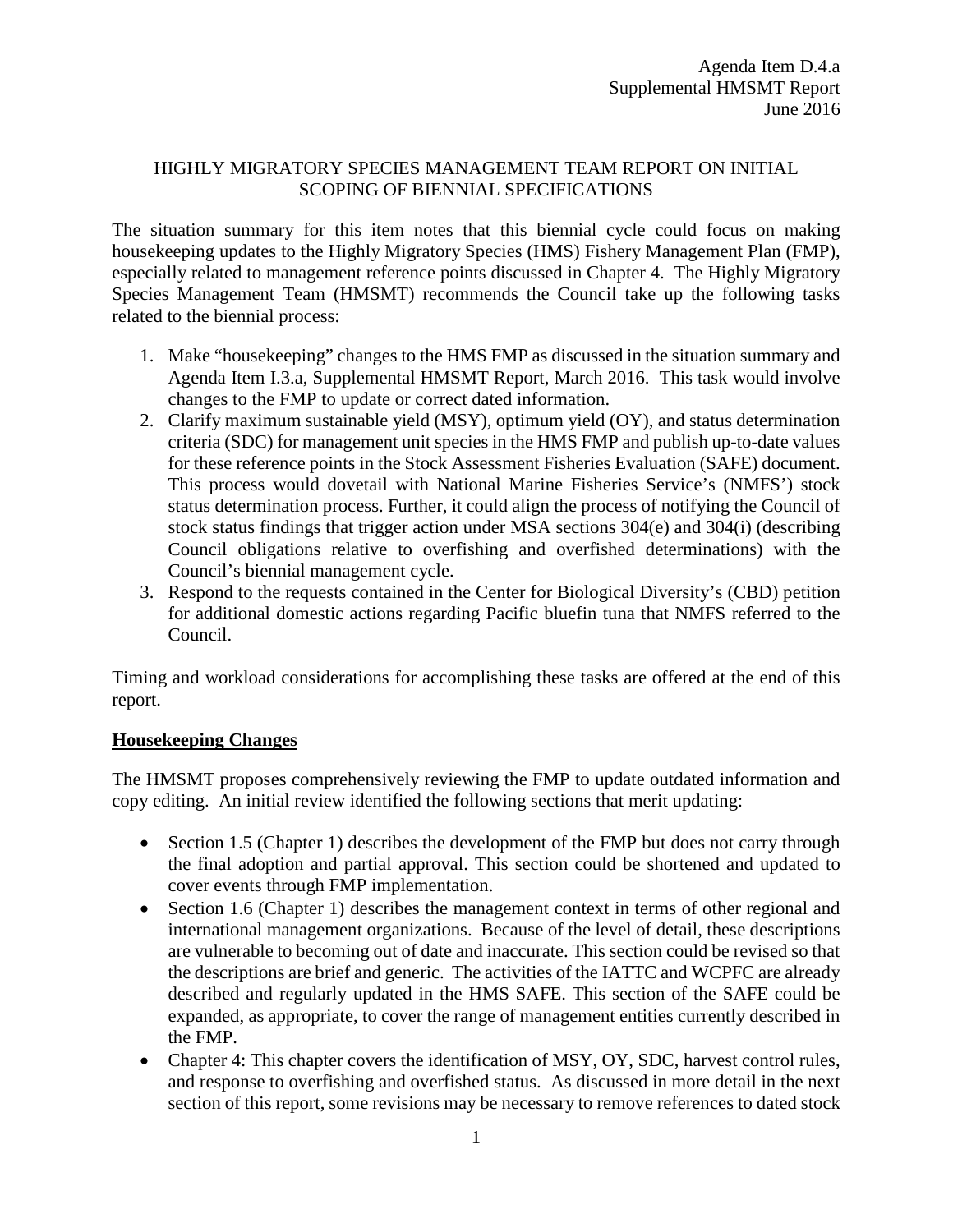assessments including stock definitions. Reference points specified in the HMS FMP are used by NMFS in its status determination process. If NMFS determines that a stock is subject to overfishing or overfished it informs the Council, which triggers the obligation that the Council respond per MSA section 304(e) or 304(i).

- Chapter 6 describes management measures for HMS FMP fisheries. The HMSMT will review this chapter to see if these descriptions are still accurate and update them as necessary.
- Chapter 8 covers research and data needs. Past HMS SAFE documents included updated recommendations. The Council's SSC periodically publishes a report identifying research and data needs across the full range of Council responsibilities. The HMSMT recommends removing the discussion of research and data needs from the FMP, because it can quickly become dated. Instead, the HMSMT will identify these needs periodically in support of the SSC's report.

Although not an FMP housekeeping task, the HMSMT plans to change the reporting period in the HMS SAFE so it aligns with the April to March fishing year designated in the FMP, rather than the calendar year as is currently used.

## **Clarifying MSY, OY, SDC and Aligning Stock Status Determinations and the Council's Response to 304 (e) and (i) with the Biennial Management Cycle**

In concert with a comprehensive review of the HMS FMP, the HMSMT proposes to clarify reference points for management unit species. The FMP contains dated estimates for MSY and OY for management unit species in the plan. Like for the Coastal Pelagic Species and Groundfish FMPs, the HMSMT proposes to remove the numerical estimates for reference points from the HMS FMP and to clarify the descriptions of MSY, OY, and SDCs. The HMSMT also proposes clarifying how these reference points and/or their proxies are used to derive numerical estimates (when available) for Management Unit Species (MUS) and reported in the SAFE. Because the SAFE is updated on an annual basis, updates to the numerical estimates of reference points could keep pace with the best scientific information available (e.g. recent stock assessments), whereas amendments to the HMS FMP occur less often and require Secretarial review.

Another issue related to clarifying reference points for MUS is the need for updates to stock definitions based on new information in recent assessments and other studies regarding stock structure. The two-stock scenario for North Pacific swordfish is one such example. Because separate stock assessments have been conducted for the Eastern Pacific Ocean and Western and Central North Pacific Ocean stocks, reference points are estimated at the stock, rather than species, level.

Clarifying descriptions of reference points for MUS in the HMS FMP and updating numerical values in the SAFE offers an opportunity to align NMFS' status determination process with the Council's biennial management cycle. SDCs identified in FMPs are used by NMFS to make status determinations. If the Secretary of Commerce determines that a stock is subject to overfishing or overfished, NMFS informs the Council of these findings, which then triggers action under MSA sections 304(e) and 304(i).